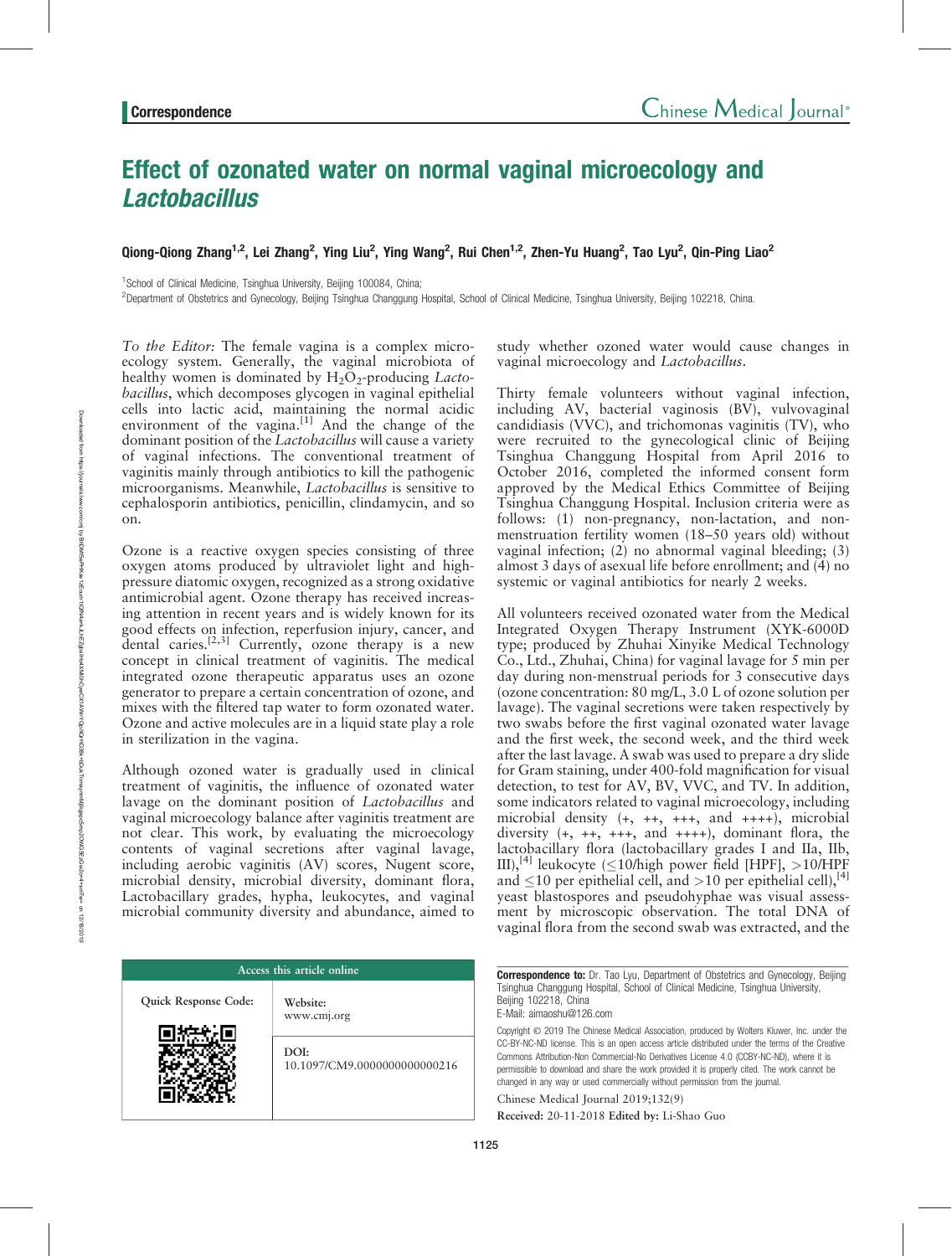

hypha, leukocytes. The absolute value of the correlation coefficient (cor.p) was <0.2, indicating that there was no correlation between the above detection contents at the four time points of 0, 1, 2, and 3 before and after the ozonated water lavage. (B) Changes in vaginal flora composition ratio at different time points of 0, 1, 2, and 3 before and after vaginal lavage.

V1-V2 variable region of the 16S rDNA genes was sequenced by Illumina Miseq platform according to the 300PE MiSeq protocol.

Of the 30 female volunteers, 29 completed three follow-up visits and one was lost at the third week of follow-up. Before the first vaginal ozonated water lavage, the first week, the second week, and the third week after the last lavage were marked as 0-, 1-, 2-, and 3-time points, respectively. (1) The results of Pearson correlation analysis (cor.p) on the contents of vaginal microecology [Figure 1A], including AV score, Nugent score, microbial density, microbial diversity, dominant flora, Lactobacillary grades, hypha, leukocytes, the absolute values of correlation coefficients of the above items were all  $< 0.2$ , indicating that the above contents were not changed at four time points. (2) As shown in Figure 1B, the top three bacteria at the 4-time points are three Lactobacillus spp.,

that is, L. iners, L. crispatus, and L. jensenii. The type and abundance of Lactobacillus are no significant change before and after lavage of ozonated water.

By evaluating the proportion and type of *Lactobacillus*, the dominant flora in the vagina of healthy women, and vaginal microecology before and after ozonated water lavage, we have confirmed that ozonated water lavage has no obvious side effects on intravaginal microecology and Lactobacillus. As far as we know, there are no reports on the effects of ozone water on *Lactobacillus* and vaginal microecology so far. The results of this study can be seen as extremely important evidence that ozonated water to treat vaginitis has a minor side effect on vaginal microecology and Lactobacillus.

Ozonated water is a new treatment for vaginitis, which not only kills pathogens but also protects *Lactobacillus* and